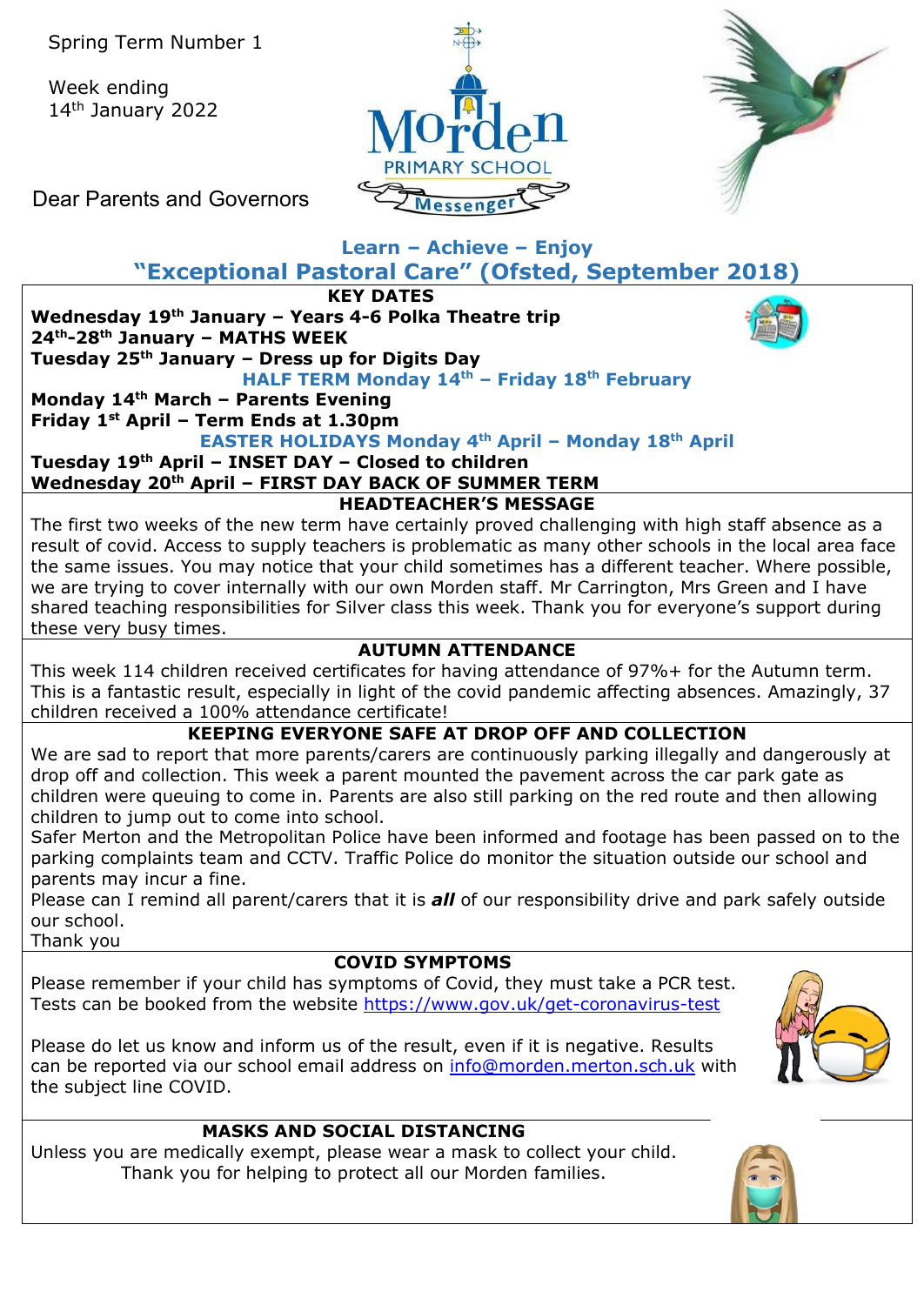### **RECEPTION – YELLOW CLASS – HOME LEARNING**

Across the school the expectation is that all children use google classroom for their home learning. This starts even with our youngest children. Rio, in Yellow class, chose to make his favourite recipe at home as part of his home learning task for this week! Well done Rio! I look forward to seeing more Reception children engaging with home learning. If you are struggling with devices, or how to use google classroom, please email [homelearning@morden.merton.sch.uk](mailto:homelearning@morden.merton.sch.uk)





UK Health **Security** Agency

# How to reduce the spread of infection with the people vou live with if you have COVID-19.

If you have COVID-19, there is a high risk that others in your household will catch it from you. There are several things you can do to reduce the spread of infection in your household.

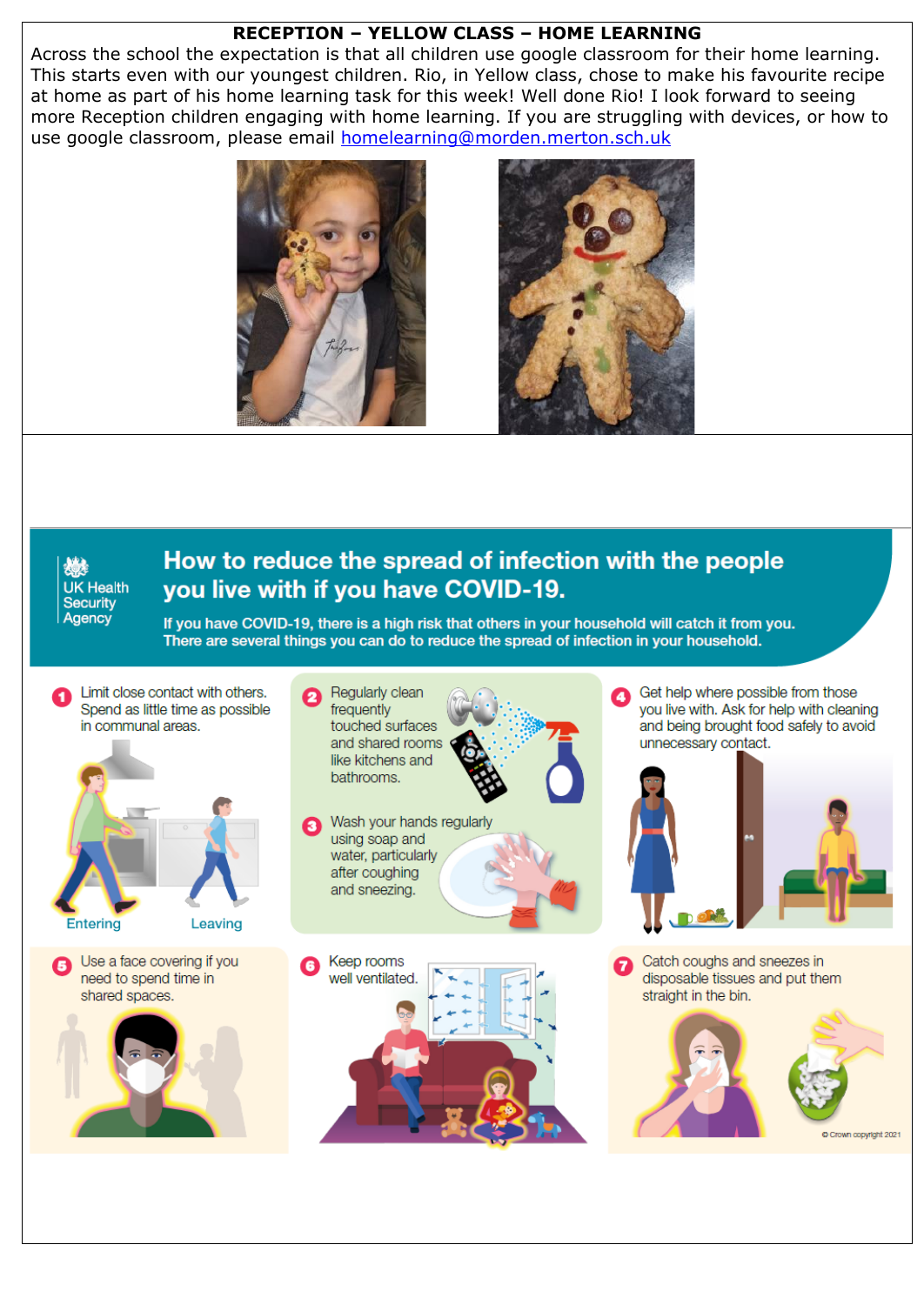### **LEARNERS OF THE WEEK**

Congratulations this week's Learners of the Week- the first ones for 2022  $\circledcirc$ 

#### w/e 14th January, Week 2

| <b>CLASS</b>  |               | <b>LEARNER OF THE WEEK</b>                                                |               | <b>HIGH 5 - VALUE WINNER</b>                                                       |
|---------------|---------------|---------------------------------------------------------------------------|---------------|------------------------------------------------------------------------------------|
|               | <b>NAME</b>   | <b>REASON</b>                                                             | <b>NAME</b>   | <b>REASON</b>                                                                      |
| Yellow        | Jay-Sean      | For trying his best when forming his letters!                             | Laura         | Teamwork - for working well within a<br>team!                                      |
| Red           | Ares          | For his fantastic reading in class.                                       | Aleeza        | Challenge- for always trying her best in<br>class.                                 |
| Green         | <b>Juwain</b> | For his consistent effort in all subjects this<br>week. Well done Juwain. | Boe           | Resilience- in computing this week. Super<br>effort Boe                            |
| Blue          | Huzaifa       | For his excellent cricket skills and helping to<br>coach others.          | Marian        | Teamwork - for being an excellent learning<br>buddy.                               |
| <b>Purple</b> | Hazel         | For putting 100% effort and producing high-<br>quality writing.           | Yusra         | Challenge - aiming high in all lessons.                                            |
| Silver        | Georgina      | Independence in maths & literacy - excellent!                             | <b>SILVER</b> | For managing virtual learning & having<br>different teachers this week.            |
| Gold          | Russell       | For great work in Maths, showing depth of<br>understanding.               | Demi          | Responsibility - in PE following instructions<br>to learn new skills in tag rugby. |